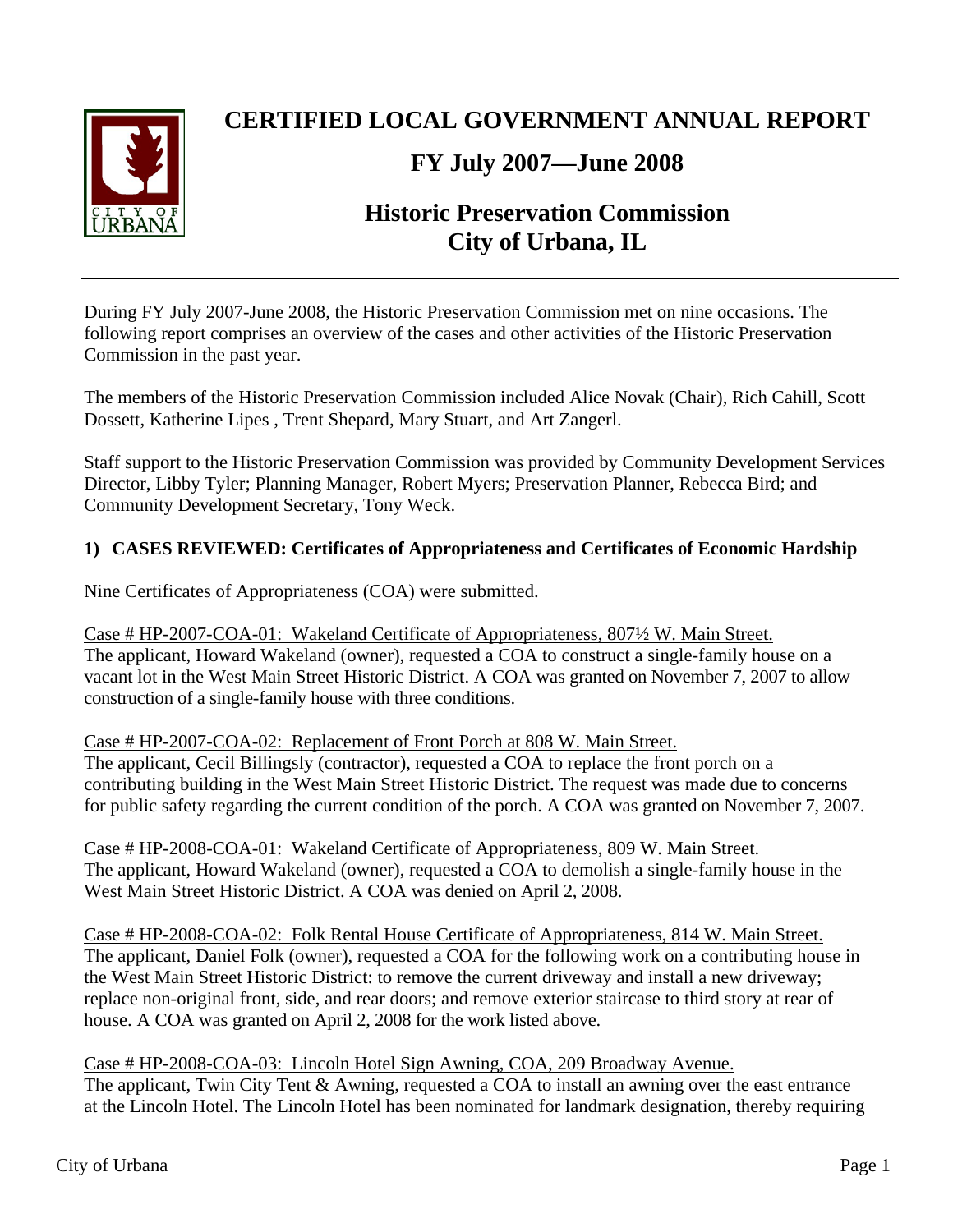a COA for any external work until the designation process is complete. The work was determined to be a "Minor Work" and a COA was granted on February 22, 2008.

## Case # HP-2008-COA-04: Radon Mitigation, COA, #1 Buena Vista Court.

The applicant, Marya Ryan, requested a COA to install a fan and a vent pipe to mitigate radon on a contributing building in a local historic district. The work was determined to be a "Minor Work" and a COA was granted on February 22, 2008.

Case # HP-2008-COA-05: Repair/Replace Porch Gutters & Downspout, COA, #1 Buena Vista Court The applicant, Marya Ryan, requested a COA to rework and replace the gutters and downspout on the porch area of a contributing building in a local historic district. A COA was granted on May 7, 2008.

### Case # HP-2008-COA-06: Install a fence, COA, #1 Buena Vista Court.

The applicant, New Prairie Construction, requested a COA to install a fence on the property of a contributing building in a local historic district. The work was determined to be a "Minor Work" and a COA was granted on March 24, 2008.

Case # HP-2008-COA-07: Three-Season Porch Addition, COA, 807 W Main Street. The applicant, Dan Folk, requested a COA to allow the addition of a three-season porch on the rear of a contributing house in a local historic district. A COA was granted on June 4, 2008.

## **2) LOCAL DESIGNATIONS: Local Landmarks and Historic Districts**

One Local Landmark and one Local Historic District designation applications were submitted.

## Case # HP-2007-D-01: Application to Designate the 800 Block of West Main Street





The applicant, Dan Folk, nominated the 800 block of West Main Street for local historic district designation. The block consists of 14 residential structures constructed during the period 1878-2007. Eleven of the 14 properties are more than 50 years old. Nine properties date before 1910. Three modern structures, which could be considered intrusive in terms of historic integrity, are located on the west end of the block. The Historic Preservation Commission made a preliminary determination that the property qualified for designation on September 13, 2007. A public hearing was held on October 3, 2007. Eight people spoke in favor of designation and two in opposition. The Historic Preservation Commission recommended that the City Council designate the property a local landmark. Prior to consideration by the City Council, six properties owners filed a registered preference in opposition to the designation. The City Council designated the property on November 5, 2007.

City of Urbana Page 2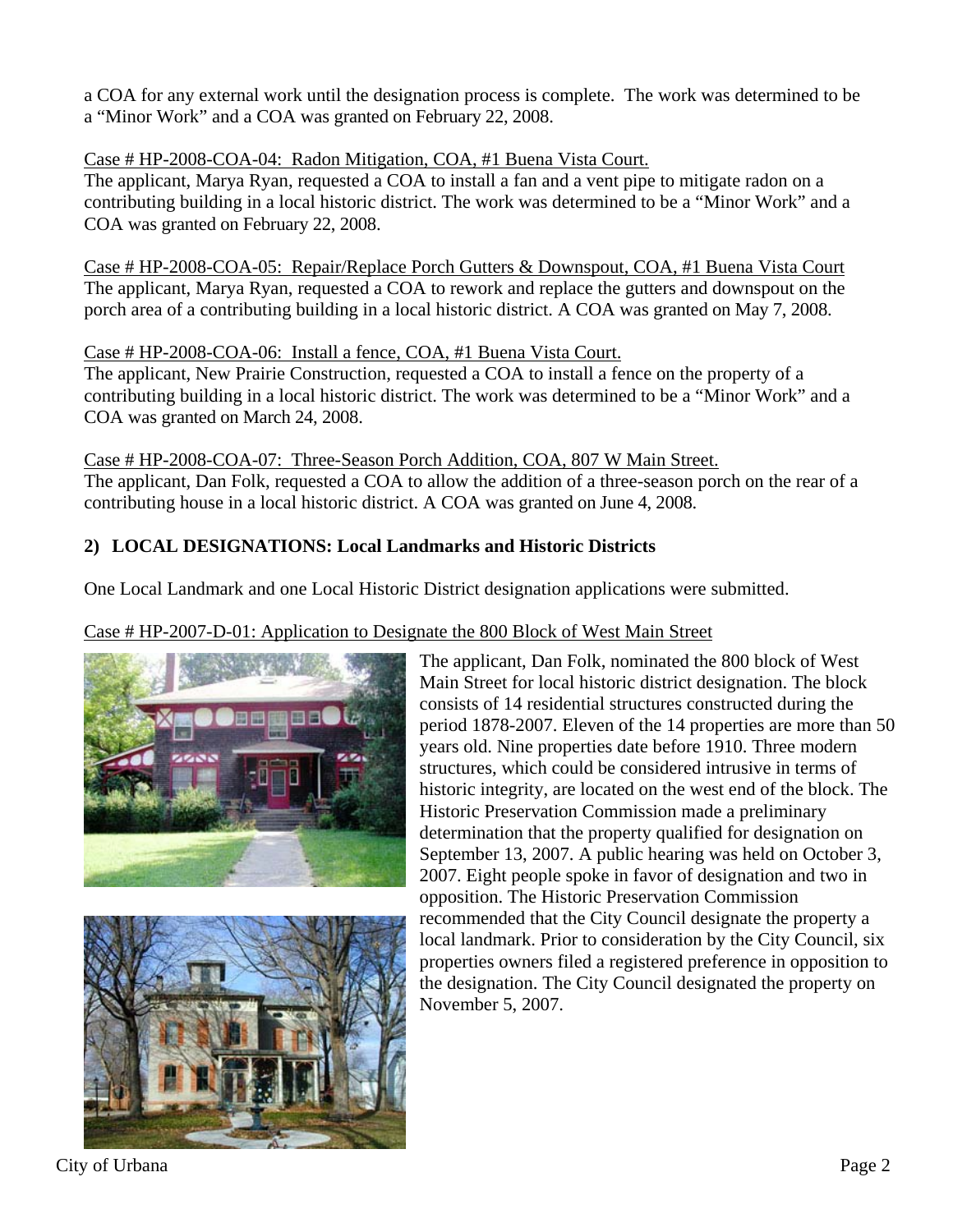Case # HP-2008-L-01: Application to Designate the Urbana-Lincoln Hotel, 209 S Broadway Ave.



The applicant, Brian Adams, nominated the Urbana-Lincoln Hotel for local landmark designation. The Urbana-Lincoln Hotel/Lincoln Square Mall is listed in the National Register of Historic Places based on its architectural and commerical significance. The building was designed by Joseph Royer, the most prestigious architect in Urbana

between the late nineteenth and mid-twentieth centuries. The City of Urbana recently designated the Joseph W. Royer Arts and Architecture District to recognize his contributions to the city's historic and architectural heritage. The Urbana-Lincoln Hotel is in the Tudor Revival style, built of dark brick and stucco, with half-timbering and stone detailing. It is a classic example of the period revival style buildings for which Royer is so noted. It is the only remaining hotel in downtown Urbana and is the only commercial building downtown in the Tudor Revival style. The Urbana-Lincoln Hotel has been an important part of the community since the early twentieth century. The property owner submitted a Registered Preference against the designation. The Historic Preservation Commission made a preliminary determination that the property qualified for designation on April 2, 2008. A public hearing was held on May 7, 2008. Three people spoke in favor of landmark designation; a representative of the property owner spoke in opposition. The Historic Preservation Commission recommended that the City Council designate the property a local landmark. The City Council voted not to designate the property due mainly to economic development concerns.

## **3) SURVEY:**

Approximately 100 properties were surveyed by students at the University of Illinois, as a part of Alice Novak's Historic Preservation class. The surveys have been given to the City of Urbana for future use.

The Champaign County Archives has applied for and received a grantfor funding to create a website where users can access a huge variety of archival documents in digital format. This would include all the architectural survey forms completed by Alice Novak's historic preservation planning students over the years (approximately 1,000). The Archives is expecting to begin the project in 2008.

# **4) NATIONAL REGISTER NOMINATIONS:**

No National Register nomination applications were submitted.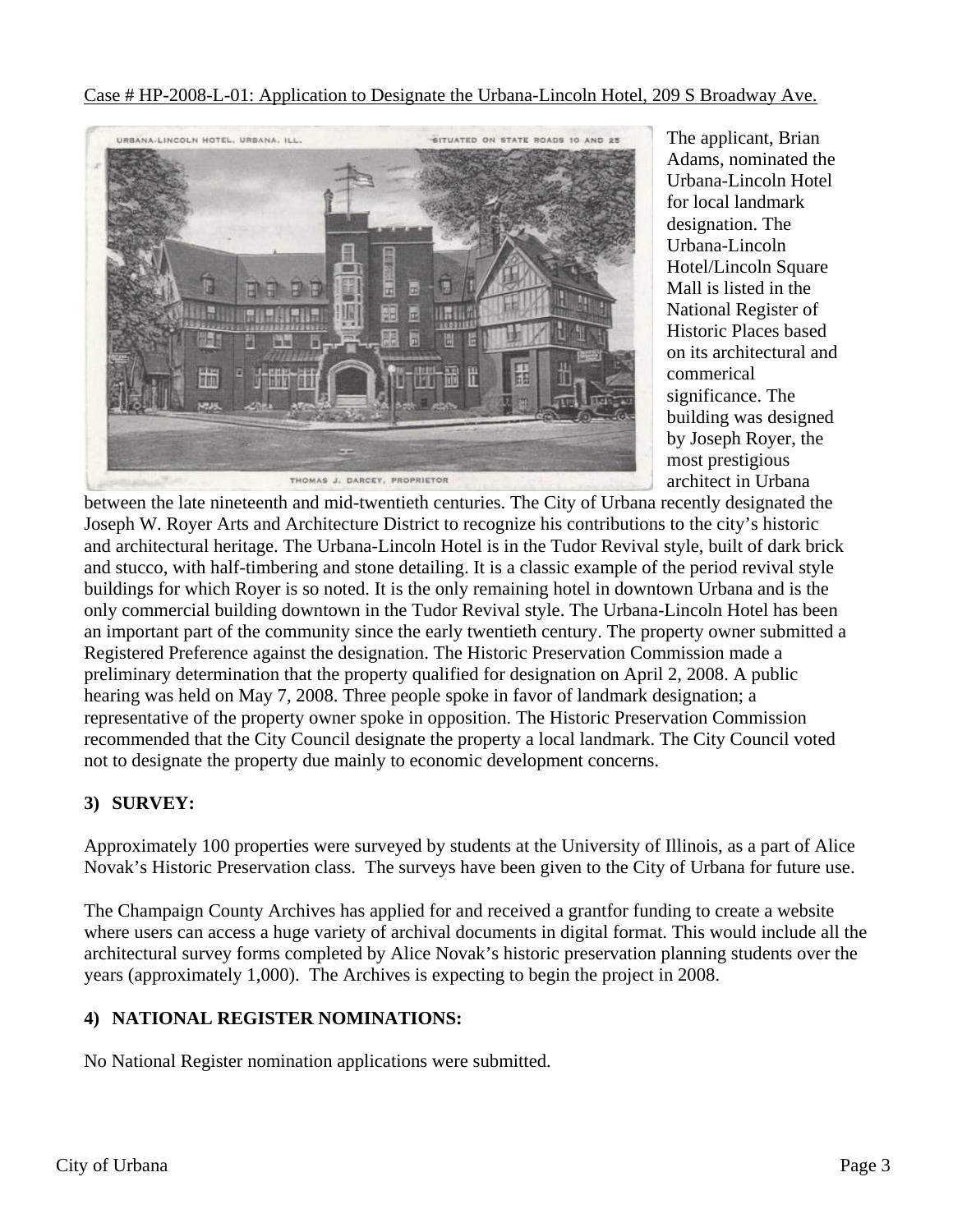## **5) MONITORING:**

#### Mumford House



The Mumford House is located on the south quad of the University of Illinois campus. The Mumford House was listed in 2008 as one of Illinois' most endangered buildings by the Landmarks Preservation Council of Illinois. The University is considering moving the building to the research farms, which are south of the main campus. The house was originally built as a model farmhouse for the university research farms, and since then the farms have been moved further south and other campus buildings have been constructed around the house. The Historic Preservation Commission sent a letter requesting the Illinois Historic Preservation Agency investigate whether or not the University of Illinois initiated State Law 707 review.

### **6) ACTIVITIES:**

#### Historic Window Repair Workshop, August 2007

The City of Urbana and the Urbana Historic Preservation Commission, with a grant from the Illinois Historic Preservation Agency, hosted a Window Repair Workshop on August 25, 2007. The day started off with Jeffrey Gordon, a Research Specialist in Building Technology, gave an overview of the history of wood windows as well as information regarding the benefits of restoration over replacement, including several recent studies that were very convincing. A question and answer session followed the presentation, where many participants were able to ask specific questions about their windows.

Following the introductory presentation and question-answer time, the participants met our main speaker, Robert Yapp. Mr. Yapp gave a very dynamic two-hour presentation on cost effectively repairing and restoring old windows as well as making existing wood windows as energy efficient as replacement windows. Mr. Yapp brought samples of the products and tools he discussed and passed them round for the audience to get a closer look. He also brought other props, including part of a wood sash that had rotted and then been



repaired using a wood epoxy, a vinyl replacement window, and a new wood replacement window. Included in the presentation was a discussion of safety, including how to safely remove lead-based paint.

For the afternoon session, the participants were broken into four groups and each group was assigned a window opening. The groups then had to removed the panes, assess their condition and then begin repairing/restoring. Mr. Yapp and his assistant moved from group to group, helping as needed. As each group got to a new step, he would call everyone's attention to that group and then demonstrate the new